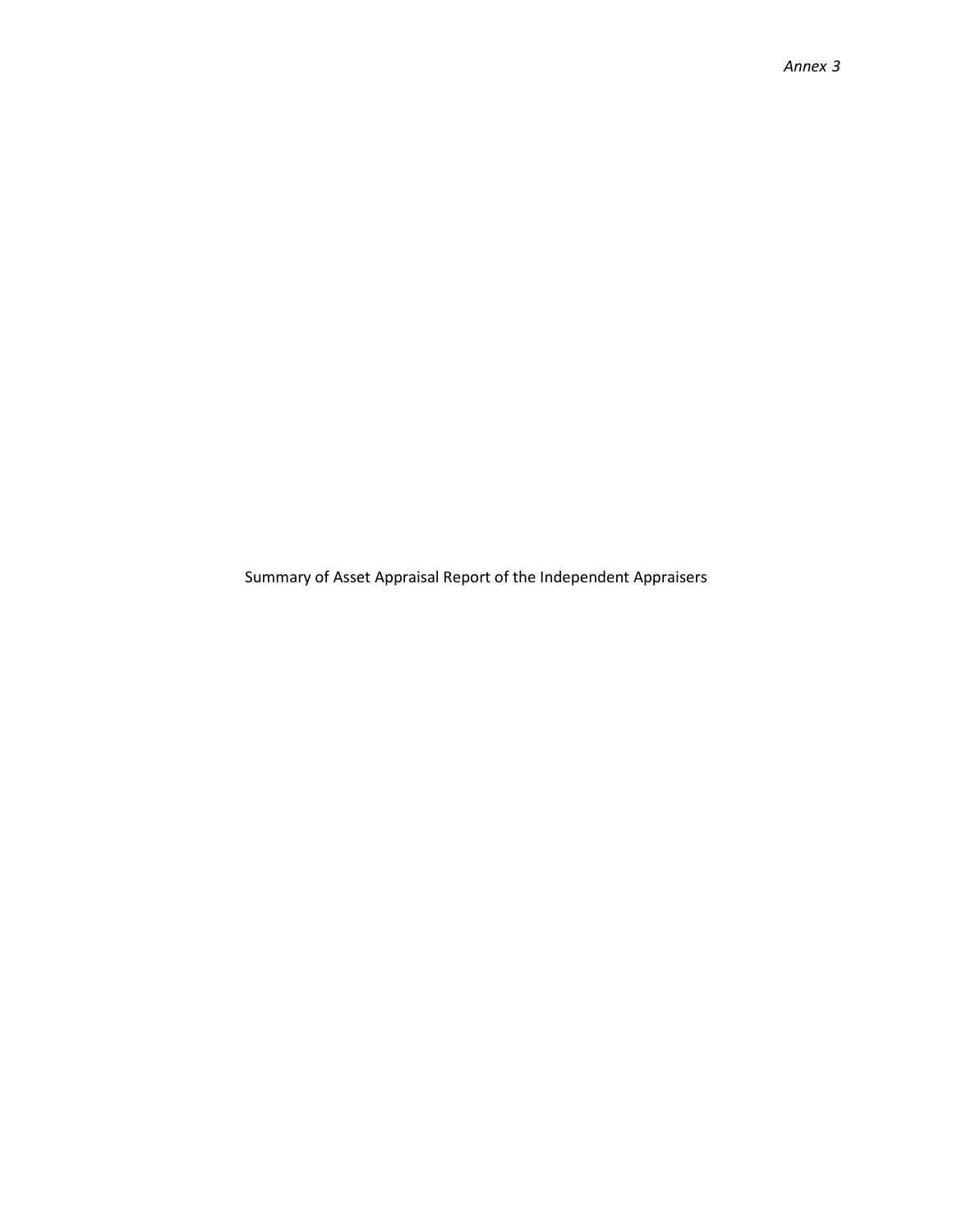ASIAN ENGINEERING VALUATION CO., LTD. 42 Rattanathibet Rd. T.Bangkraso A.Muang Nonthaburi Tel. 66(0) 2045-5010-1 Fax: 66(0) 2045-6896 WWW.AEV.CO. TH,Email: AEV.THAILAND@Gmail.com

No. R1435/65/AP

Date: 3<sup>rd</sup> May 2022

Report No.: 65 AEV 03-0291 (GL)

Property Valuation Report Delivery Title:

Attention To: Managing Director of Hemaraj Leasehold Real Estate Investment Trust

Asian Engineerring Valuation Co., Ltd. (AEV) has been assigned to carry out a Property Valuation. Presently, AEV has completed a valuation report which is consisted of the valuation basis, assumptions, condition and restriction. The summary of Property Valuation is as follows:

| Client            | Hemaraj Leasehold Real Estate Investment Trust                                         |  |  |  |
|-------------------|----------------------------------------------------------------------------------------|--|--|--|
| Property Type     | Leasehold rights to Land and Building                                                  |  |  |  |
| Property Location | No. 500/146 within the WHA Eastern Seaboard Industrial Estate1 Project (WHA ESIE1) Sai |  |  |  |
|                   | Mappu-Rayong Road (Hwy.No.3574), separate from Chachoengsao-Sattahip Road              |  |  |  |
|                   | (Hwy.No.331), Tasit Sub-district, Pluak Daeng District, Rayong Province                |  |  |  |
|                   | No. 64/167, 300/120, 64/237, and 64/238 within the Eastern Seaboard Industrial Estate  |  |  |  |
|                   | (Rayong) Project (ESIE), Chachoengsao-Sattahip Road (Hwy.No.331), Pluak Daeng, Tasit   |  |  |  |
|                   | Sub-district, Pluak Daeng District, Rayong Province                                    |  |  |  |
|                   | No. 369/22, within WHA Chonburi Industrial Estate 1 Project (WHA CIE1), Chachoengsao-  |  |  |  |
|                   | Sattahip Road (Hwy.No.331), Bowin Sub-district, Sriracha District, Chonburi Province.  |  |  |  |
|                   | No. 89/2 and 89/3 WHA Logistics Park 1 Project (WHA LP1), Chachoengsao-Sattahip Road   |  |  |  |
|                   | (Hwy.No.331), Bowin Sub-district, Sriracha District, Chonburi Province.                |  |  |  |
|                   | No. 911/26, 911/27 and 911/28 WHA Logistics Park 2 Project (WHA LP2)                   |  |  |  |
|                   | Chachoengsao-Sattahip Road (Hwy.No.331) Khao Khan Song Sub-district, Sriracha          |  |  |  |
|                   | District, Chonburi Province.                                                           |  |  |  |
|                   | No. 64/250 and 64/254 WHA Logistics Park 4 Project (WHA LP4) Chachoengsao-Sattahip     |  |  |  |
|                   | Road (Hwy.No.331), Pluak Daeng Su-bdistrict, Pluak Daeng District, Rayong Province     |  |  |  |
|                   | and No. 51/2 in the Hi-Tech Kabin Industrial Estate Project, Chachoengsao - Kabin Buri |  |  |  |
|                   | Road (Hwy.No.304), Lat Takhian Sub-district Kabinburi District Prachinburi Province    |  |  |  |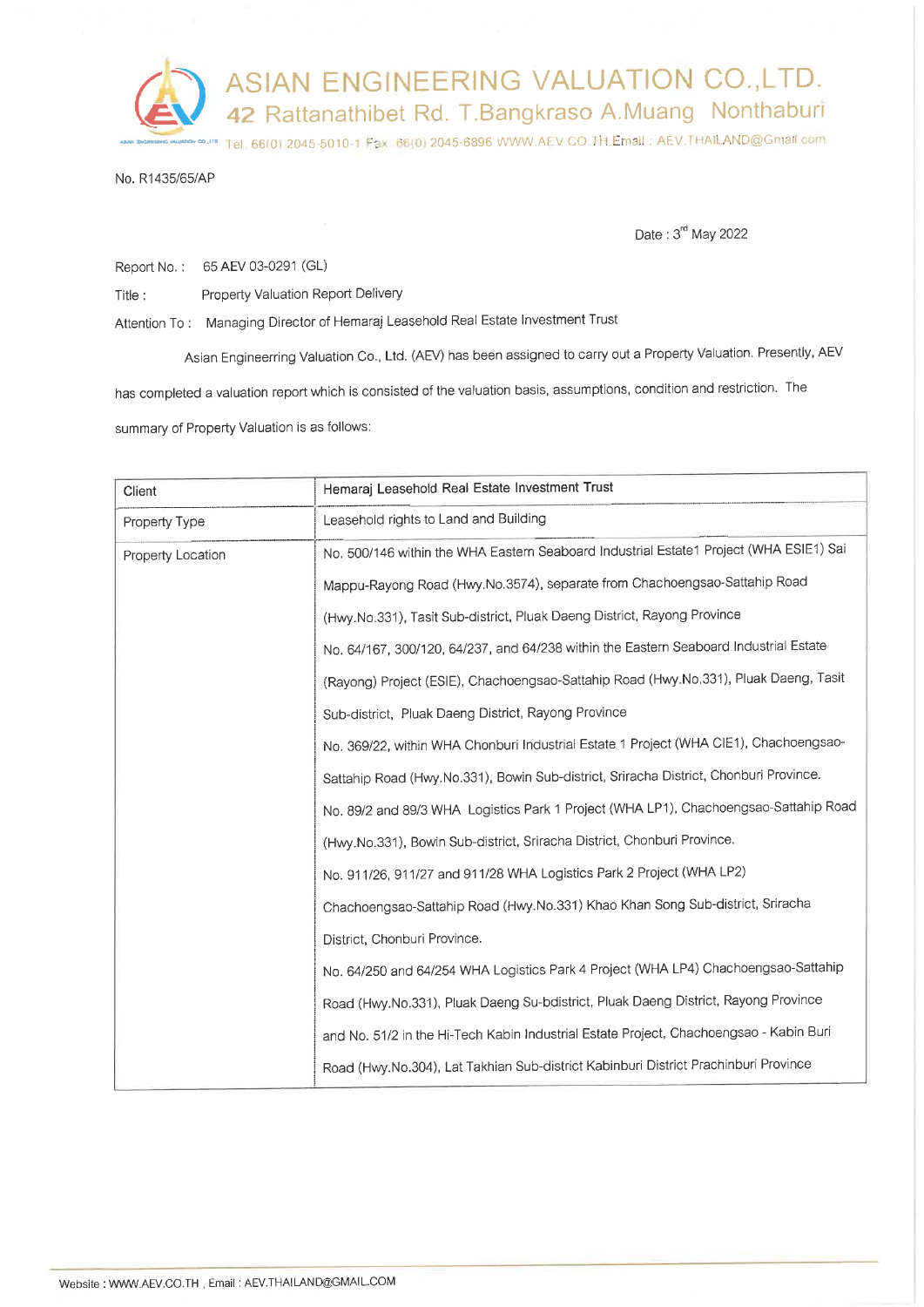

<sup>2,de</sup> Tel. 66(0) 2045-5010-1 Fax: 66(0) 2045-6896 WWW.AEV.CO.TH.Email: AEV.THAILAND@Gmail.com

| Certificate of land ownership    | Partial Leasehold of land title deed no. 29737, 10734, 26731, 30376, 90909, 211634, 229436,    |  |  |  |
|----------------------------------|------------------------------------------------------------------------------------------------|--|--|--|
|                                  | 473, 9199, 9198 and 85482 Total 11 Title Deeds, Total area on Title deed is 138-1-53.2 Rais    |  |  |  |
|                                  | or 55,535.2 Sq. Wah, Total area on Valuation is 35-3-69.25Rais or 14,369.25 Sq. Wah. Tasit     |  |  |  |
|                                  | Subdistrict Pluak Daeng, Khao Khan Song, Districts Pluak Daeng, Provinces of Rayong.           |  |  |  |
|                                  | Subdistrict Bowin, Districts Sriracha, Provinces of Chonburi. and Subdistrict Lat Takhian,     |  |  |  |
|                                  | Districts Kabin Buri, Provinces of Prachinburi.                                                |  |  |  |
| <b>Land Proprietor</b>           | Shown in section 3.1                                                                           |  |  |  |
| <b>Building Proprietor</b>       | Shown in section 4.2                                                                           |  |  |  |
| <b>Building and Construction</b> | Shown in section 4.1                                                                           |  |  |  |
| Encumbrances                     | Shown in section 3.1                                                                           |  |  |  |
| Access right                     | 1. Land no. 1-6, 9-11 and 14 use roads in the Allocation Project. or Industrial Estate Project |  |  |  |
|                                  | 2. Land no. 12-13 use roads subjected to registered encumbrance.                               |  |  |  |
|                                  | 3. Land no. 7-8 are not in the Allocation Project and encumbrance for access roads will be     |  |  |  |
|                                  | further registered.                                                                            |  |  |  |
| Valuation Purpose                | Public Purpose and to be informed of the Property Values                                       |  |  |  |
| <b>Valuation Basis</b>           | Market Value                                                                                   |  |  |  |
| Valuation Method                 | Cost Approach and Income Approach                                                              |  |  |  |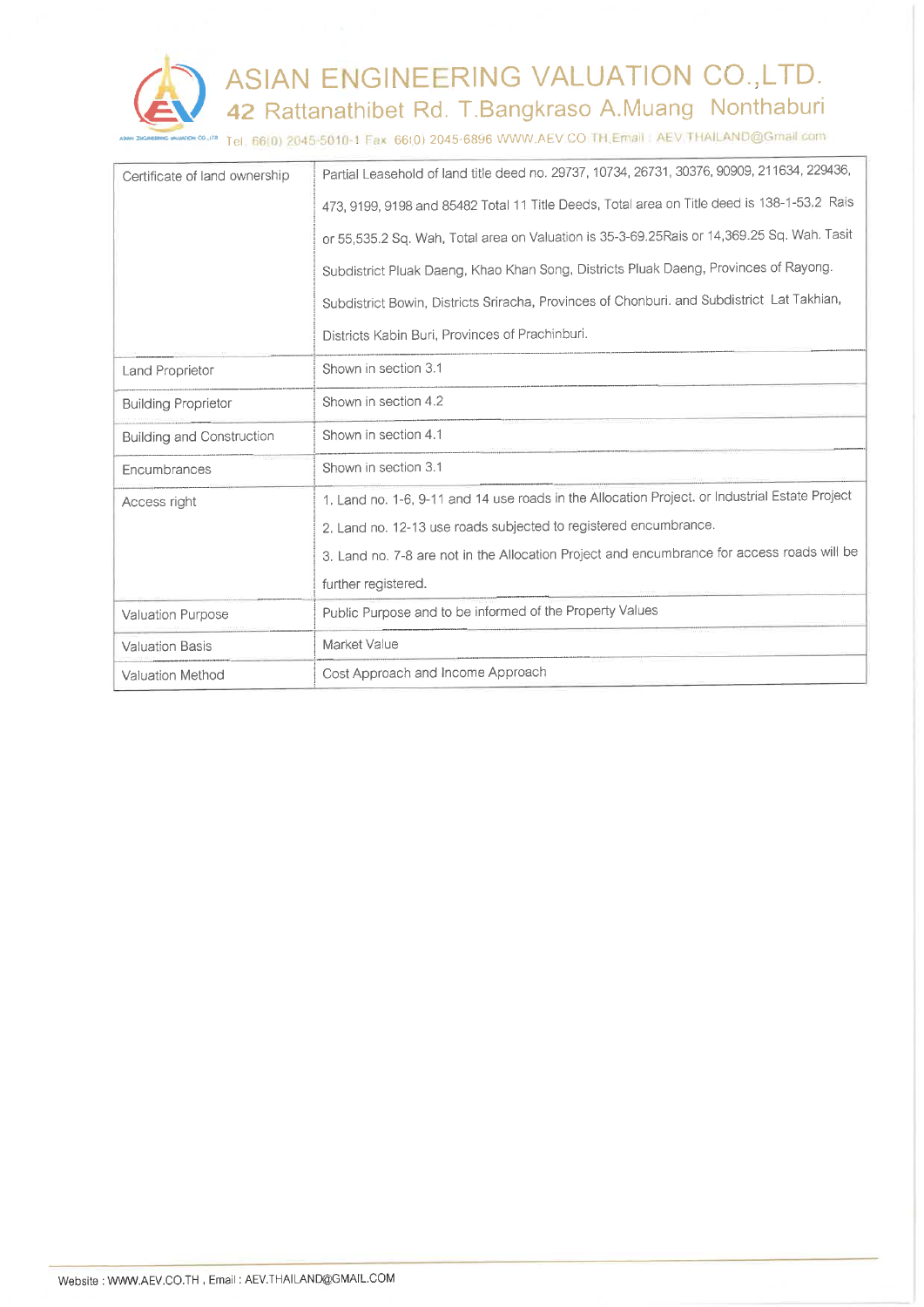

| Inspection and Valuation Date | Inspection Date 28 <sup>th</sup> March 2022, Valuation Date 1 <sup>st</sup> April 2022                                                                                                                                                                                                                                                                                                                                                                                                                                                                                                                                        |  |  |  |
|-------------------------------|-------------------------------------------------------------------------------------------------------------------------------------------------------------------------------------------------------------------------------------------------------------------------------------------------------------------------------------------------------------------------------------------------------------------------------------------------------------------------------------------------------------------------------------------------------------------------------------------------------------------------------|--|--|--|
| <b>Market Value</b>           | The valuation on Income Approach<br>Value in 1 <sup>st</sup> April 2022<br>- 30 years Lease: 1,116,300,000 .- Baht<br>(One Thousand One Hundred Sixteen Million Three Hundred Thousand Baht Only)<br>- 60 years Lease: 1,264,100,000. - Baht<br>(One Thousand Two Hundred Sixty Four Million One Hundred Thousand Baht Only)<br>Value in 1 <sup>st</sup> January 2023<br>- 30 years Lease: 1,123,600,000.- Baht<br>(One Thousand One Hundred Twenty Three Million Six Hundred Thousand Baht Only)<br>- 60 years Lease: 1,281,800,000.- Baht<br>(One Thousand Two Hundred Eighty One Million Eight Hundred Thousand Baht Only) |  |  |  |
| Remark                        | Detail on next page                                                                                                                                                                                                                                                                                                                                                                                                                                                                                                                                                                                                           |  |  |  |

Asian Engineerring Valuation Co., Ltd. (AEV) and values hereby certify that we neither have present nor prospective interest on the property appraised or on the value reported. This valuation has been carried out in compliance with the Guidance Notes on the Property Valuation Standard and Professional Conduct for Independent Valuers in Thailand

Therefore, please be informed accordingly.

Best Regards, บริษัท เอเชียน เอ็นจีเนียริ้ง แวลูเอชั่น จำกัด<br>Asian Engineering Valuation co..! of (Mr.Arkekasame Bhekanuntana)

Director Asian Engineerring Valuation Co., Ltd.

 $USQ$ 

(Mr.Marut Ponggun) Inspector and Valuer

 $\mathcal{L}$ 

(Mr.Kanapot Chamnien) Key Valuer (License No.195)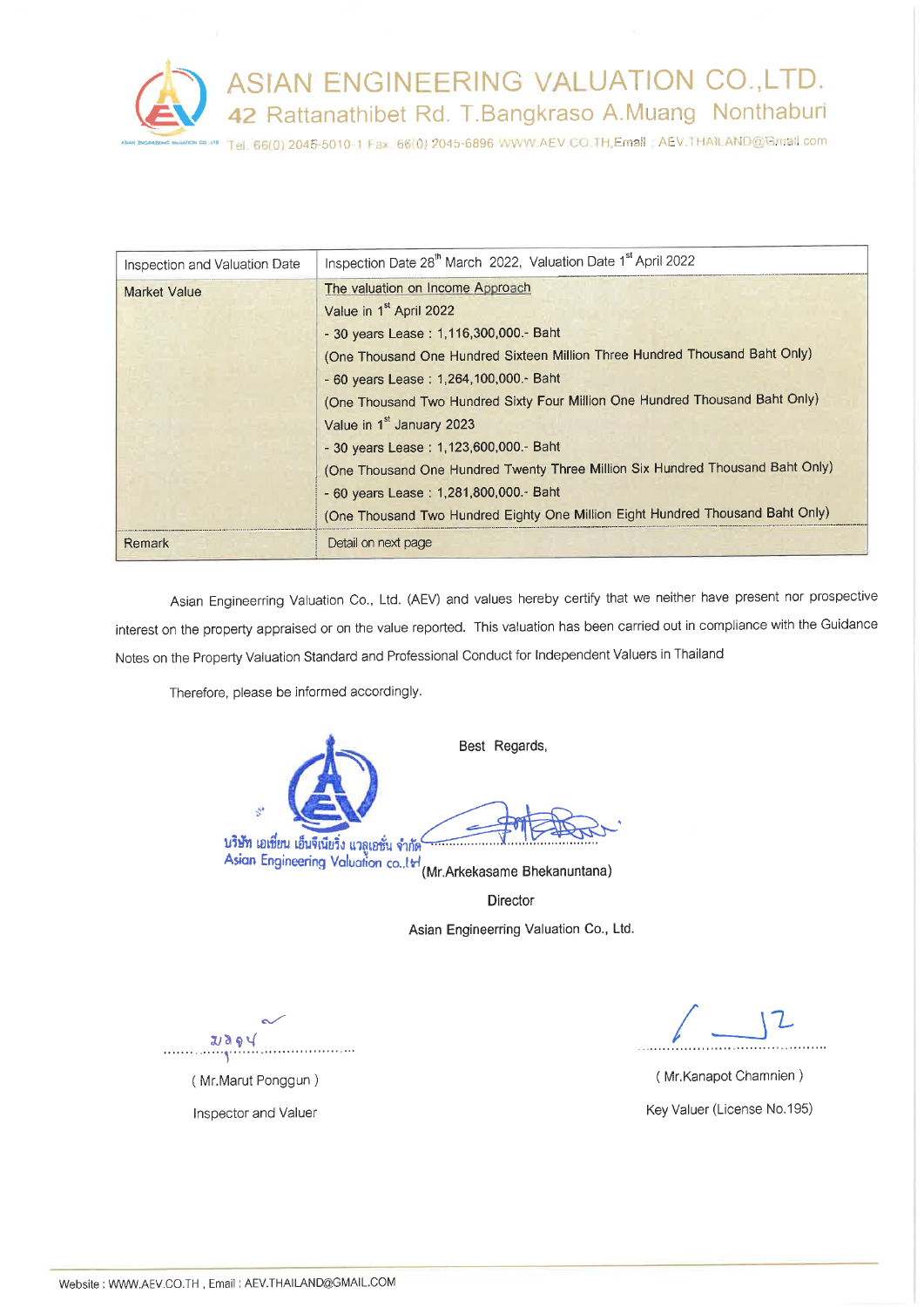ASIAN ENGINEERING VALUATION CO., LTD. 42 Rattanathibet Rd. T.Bangkraso A.Muang Nonthaburi



Tel. 66(0) 2045-5010-1 Fax 66(0) 2045-6896 WWW.AEV.CO.TH Email: AEV.THAILAND@Gmail.com

|                |               |             |           | <b>Total Value</b>               | <b>Total Value</b> |  |
|----------------|---------------|-------------|-----------|----------------------------------|--------------------|--|
| No.            | Location      | Unit No.    | Type      | (30 years Lease)                 | (60 years Lease)   |  |
|                |               |             |           | (Baht)                           | (Baht)             |  |
| 1              | WHA ESIE1     | B.18-3      | Detached  | 101,000,000.00                   | 115,100,000.00     |  |
| 2              | <b>ESIE</b>   | FZ.1/2      | Detached  | 107,600,000.00                   | 122,800,000.00     |  |
| 3              | <b>ESIE</b>   | R.05-2      | Detached  | 90,600,000.00                    | 103,400,000.00     |  |
| 4              | <b>ESIE</b>   | K.13C-01    | Attached  | 39,000,000.00                    | 44,900,000.00      |  |
| 5              | <b>ESIE</b>   | K.13C-02    | Attached  | 39,000,000.00                    | 44,900,000.00      |  |
| 6              | WHACIE1       | <b>B.6A</b> | Attached  | 16,800,000.00                    | 19,100,000.00      |  |
| $\overline{7}$ | WHALP1        | C.3(FZ)     | Warehouse | 85,700,000.00                    | 97,700,000.00      |  |
| 8              | WHALP1        | C.4(FZ)     | Warehouse | 109,600,000.00                   | 125,000,000.00     |  |
| 9              | WHALP2        | B.12(FZ)    | Warehouse | 96,600,000.00                    | 109,900,000.00     |  |
| 10             | WHALP2        | B.14(FZ)    | Warehouse | 116,500,000.00                   | 132,600,000.00     |  |
| 11             | WHALP2        | B.16(FZ)    | Warehouse | 69,200,000.00                    | 78,700,000.00      |  |
| 12             | WHALP4        | D.2         | Warehouse | 114,000,000.00                   | 130,000,000.00     |  |
| 13             | WHALP4        | A.5         | Warehouse | 130,700,000.00<br>114,400,000.00 |                    |  |
| 14             | Hi-Tech Kabin | $18-1$      | Attached  | 23,600,000.00                    | 27,000,000.00      |  |
|                | Total         |             |           | 1,123,600,000.00                 | 1,281,800,000.00   |  |

Remark : 1. In this valuation, the valuation of assets is considered to the form of leasehold rights for land and buildings and the lease term is 30 years and the contract is able to be renewed for 30 years. Thus, the Total lease term is for 60 years, starting from 1<sup>st</sup> April 2022 and 1<sup>st</sup> January 2023 (the conditions of the employer only). So the valuation is based on the assumption that land and building leasehold rights are assessed, the condition is divided into 2 conditions, for both 30 years lease and 60 years lease condition (Detail in appendix A.)

2. In this valuation, AEV VALUER focus on an Income Approach as a major factor to determine the market value because it is the appropriate method and reflects to the market value of the property according to the current utilization conditions. This valuation based on Income approach is subjected to assumptions. Any change in assumptions will affect to the value of the property.

3. The Land and Buildings, Proprietor has been currently changed from Hemaraj Eastern Seaboard Industrial Estate Co., Ltd. To WHA Eastern Seaboard Industrial Estate Co., Ltd and from SME Factory Co., Ltd. To WHA Industrial Building Co., Ltd., According to the client's information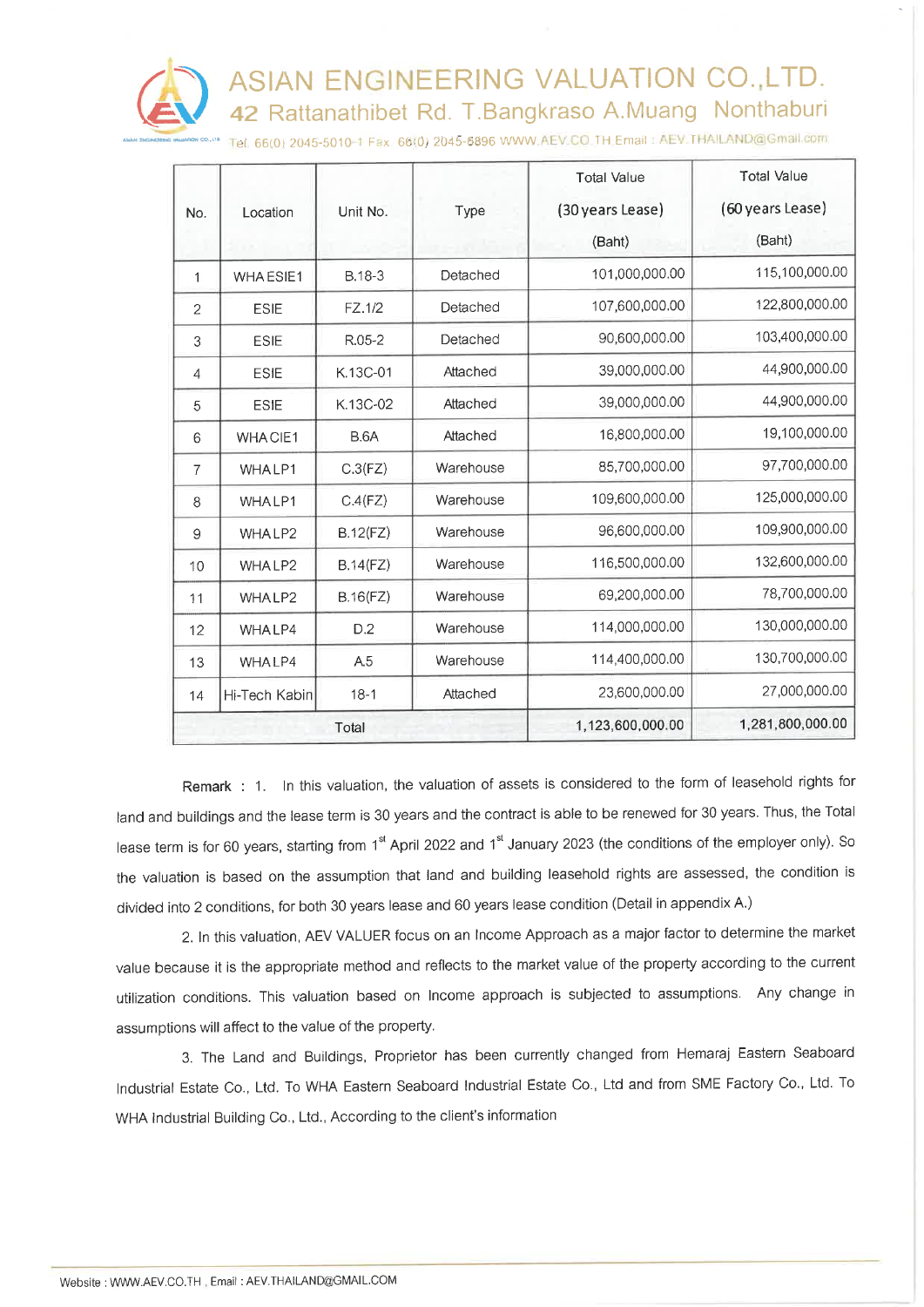## No. GA-65-464-477



Re Summary of the valuation Attention to Manager of Hemaraj Leasehold Real Estate Investment Trust

As Graphic A Appraisal Co.,Ltd has instructed to evaluate the subject property, we have completed the

valuation report following the purpose of valuation. Details of the method, assumption and limitation of the valuation have

been issued in the valuation report. Details of valuation are as follows:

| Client                            | Hemaraj Leasehold Real Estate Investment Trust                                           |  |  |  |
|-----------------------------------|------------------------------------------------------------------------------------------|--|--|--|
| Type of property                  | Leasehold of land and building total 14 units                                            |  |  |  |
| Location of property unit 1       | 500/146 Moo 3 (Unit B.18-3) WHA Eastern Seaboard Industrial Estate 1 Project             |  |  |  |
|                                   | Sattahip - Khao Hin Son Road (HW.331) Km.42+300                                          |  |  |  |
|                                   | Tasit Subdistrict Pluakdaeng District Rayong Province                                    |  |  |  |
| Location of property unit 2-4     | 911-26/28 Moo 5 (Unit FZ-B12, B14, B16) WHA Logistics Park 2 Project                     |  |  |  |
|                                   | Sattahip - Khao Hin Son Road (HW.331) Km.42+300                                          |  |  |  |
|                                   | Khao Khan Song Subdistrict Sriracha District Chonburi Province                           |  |  |  |
| Location of property unit 5       | 369/22 Moo 6 (Unit B.6A) WHA Chonburi Industrial Estate 1 Project                        |  |  |  |
|                                   | Noen Phasuk – Mab Aeng (HW.331) Km.42+300                                                |  |  |  |
|                                   | Bowin Subdistrict Sriracha District Chonburi Province                                    |  |  |  |
| Location of property unit 6-7     | 89/2-3 Moo 8 (Unit FZ-C3, C4) WHA Logistics Park 1 Project                               |  |  |  |
|                                   | Sattahip - Khao Hin Son Road (HW.331) Km.13+300                                          |  |  |  |
|                                   | Bowin Subdistrict Sriracha District Chonburi Province                                    |  |  |  |
| Location of property unit 8-9     | 64/254 and 64/250 Moo 4 (Unit D.2 110% A.5) WHA Logistics Park 4 Project                 |  |  |  |
|                                   | Sattahip - Khao Hin Son Road (HW.331) Km.42+300                                          |  |  |  |
|                                   | Tasit Subdistrict Pluakdaeng District Rayong Province                                    |  |  |  |
| Location of property unit 10      | 51/2 Moo 1 (Unit 18-1) Hi-Tech Kabin Industrial Estate Project                           |  |  |  |
|                                   | Chachoengsao - Kabinburi (HW.304) Km.150+200                                             |  |  |  |
|                                   | Ladtakhien Subdistrict Kabinburi District Prachinburi Province                           |  |  |  |
| Location of property unit 11      | 64/167 Moo 4 (Unit FZ.1/2) Eastern Seaboard Industrial Estate (Rayong) Project           |  |  |  |
|                                   | Sattahip - Khao Hin Son Road (HW.331) Km.42+300                                          |  |  |  |
|                                   | Pluakdaeng Subdistrict Pluakdaeng District Rayong Province                               |  |  |  |
| Location of property unit 12      | 300/120 Moo 1 (Unit R.05-2) Eastern Seaboard Industrial Estate (Rayong) Project          |  |  |  |
|                                   | Sattahip - Khao Hin Son Road (HW.331) Km.42+300                                          |  |  |  |
|                                   | Tasit Subdistrict Pluakdaeng District Rayong Province                                    |  |  |  |
| Location of property unit 13 - 14 | 64/237-238 Moo 4 (Unit K.13C-01, 02) Eastern Seaboard Industrial Estate (Rayong) Project |  |  |  |
|                                   | Sattahip - Khao Hin Son Road (HW.331) Km.42+300                                          |  |  |  |
|                                   | Pluakdaeng Subdistrict Pluakdaeng District Rayong Province                               |  |  |  |
| Land title                        | 11 land plots with total area of 35-3-69.25 Rai or 14,369.25 Square wah                  |  |  |  |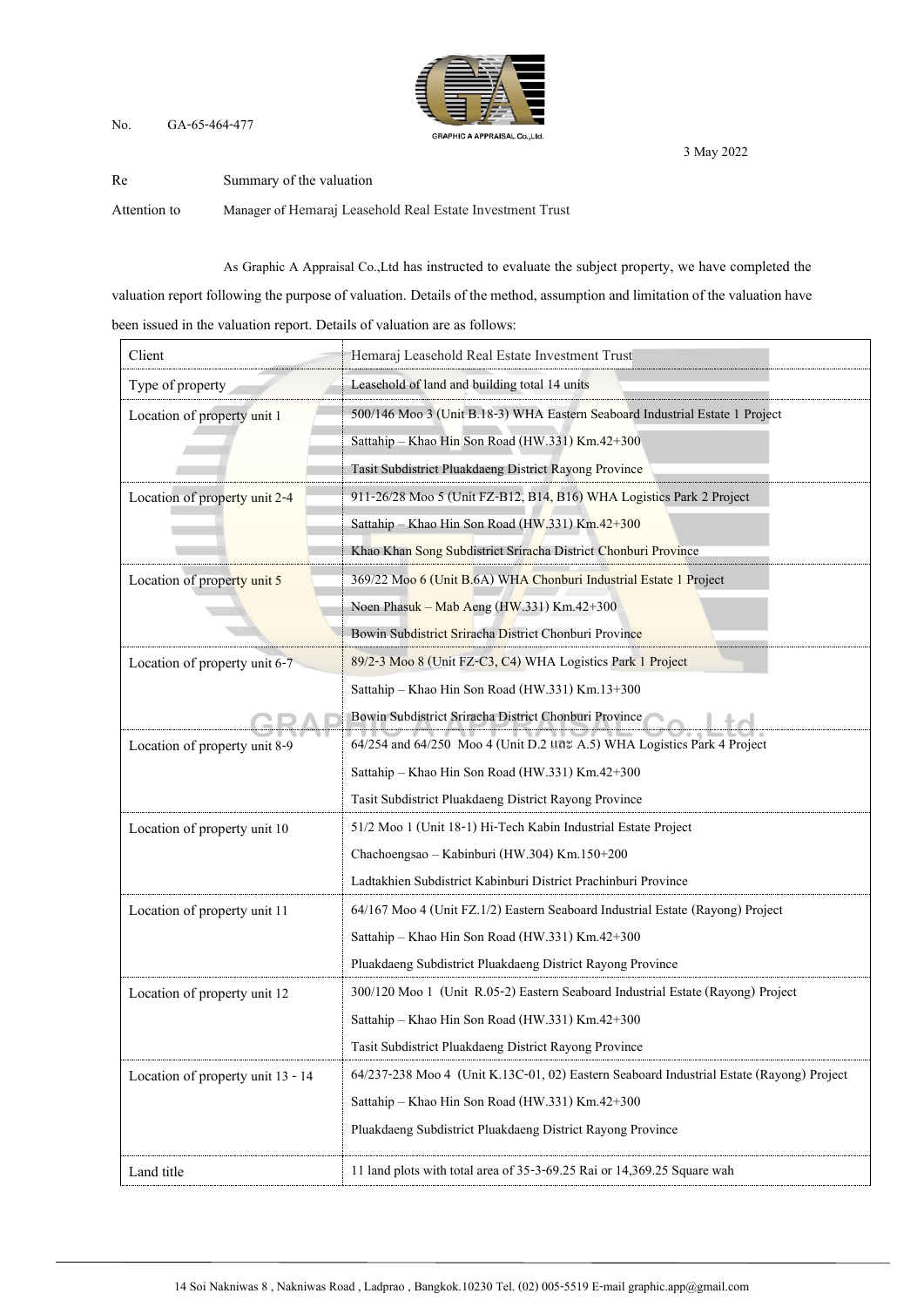

| Details of property                                                                                              | 14 Units                                                                              |  |  |  |
|------------------------------------------------------------------------------------------------------------------|---------------------------------------------------------------------------------------|--|--|--|
| Owner                                                                                                            | Detail in topic 3.1                                                                   |  |  |  |
| Encumbrance                                                                                                      | Detail in topic 3.1                                                                   |  |  |  |
| Purpose of valuation                                                                                             | To market value and public purpose                                                    |  |  |  |
| Principle of valuation                                                                                           | To set the market value                                                               |  |  |  |
| Method of valuation                                                                                              | Cost Approach for check value and Income Approach for set value                       |  |  |  |
| Value Reserved                                                                                                   | 1 April 2022                                                                          |  |  |  |
| Market Value of Property                                                                                         | Baht 1,119,500,000.-                                                                  |  |  |  |
| Income Approach 30 Years                                                                                         | (-Baht One Thousand One Hundred Nineteen Million and Five Hundred Thousand Only-)     |  |  |  |
| Market Value of Property                                                                                         | Baht 1,289,400,000 .-                                                                 |  |  |  |
| Income Approach 30+30 Years                                                                                      | (-Baht One Thousand Two Hundred Eighty Nine Million and Forty Hundred Thousand Only-) |  |  |  |
| Value Reserved                                                                                                   | 1 January 2023                                                                        |  |  |  |
| Market Value of Property                                                                                         | Baht 1,127,200,000.-                                                                  |  |  |  |
| (-Baht One Thousand One Hundred Twenty Seven Million and Two Hundred Thousand Only-)<br>Income Approach 30 Years |                                                                                       |  |  |  |
| Market Value of Property                                                                                         | Baht 1,308,900,000.-                                                                  |  |  |  |
| Income Approach 30 Years                                                                                         | (-Baht One Thousand Three Hundred Eight Million and Nine Hundred Thousand Only-)      |  |  |  |
| Remark                                                                                                           | (Next page)                                                                           |  |  |  |

Graphic A Appraisal Co., Ltd and valuer have confirmed that neither company nor valuer have any benefits or interest

directly or indirectly with this valuation and evaluate the property under the standard and ethic of the professional formats.

To consideration



With sincerely

Pengisi Cn

( Miss Pensiri Sriraprom )

Deputy Managing Director / Authorized signatory